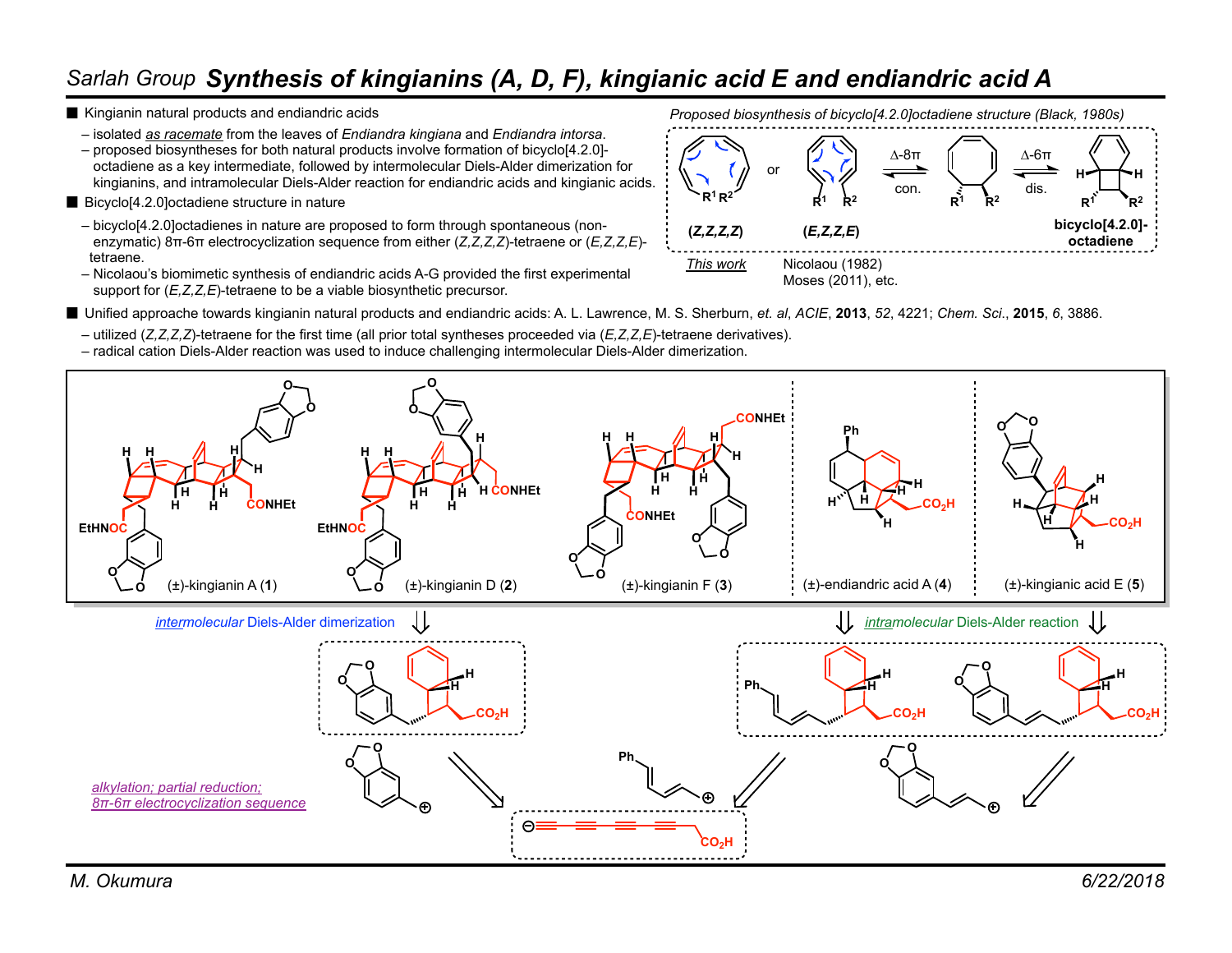

## *Sarlah Group Synthesis of kingianins (A, D, F), kingianic acid E and endiandric acid A*

A. L. Lawrence, M. S. Sherburn, *et. al*, *ACIE*, **2013**, *52*, 4221; *Chem. Sci*., **2015**, *6*, 3886.

*M. Okumura 6/22/2018*